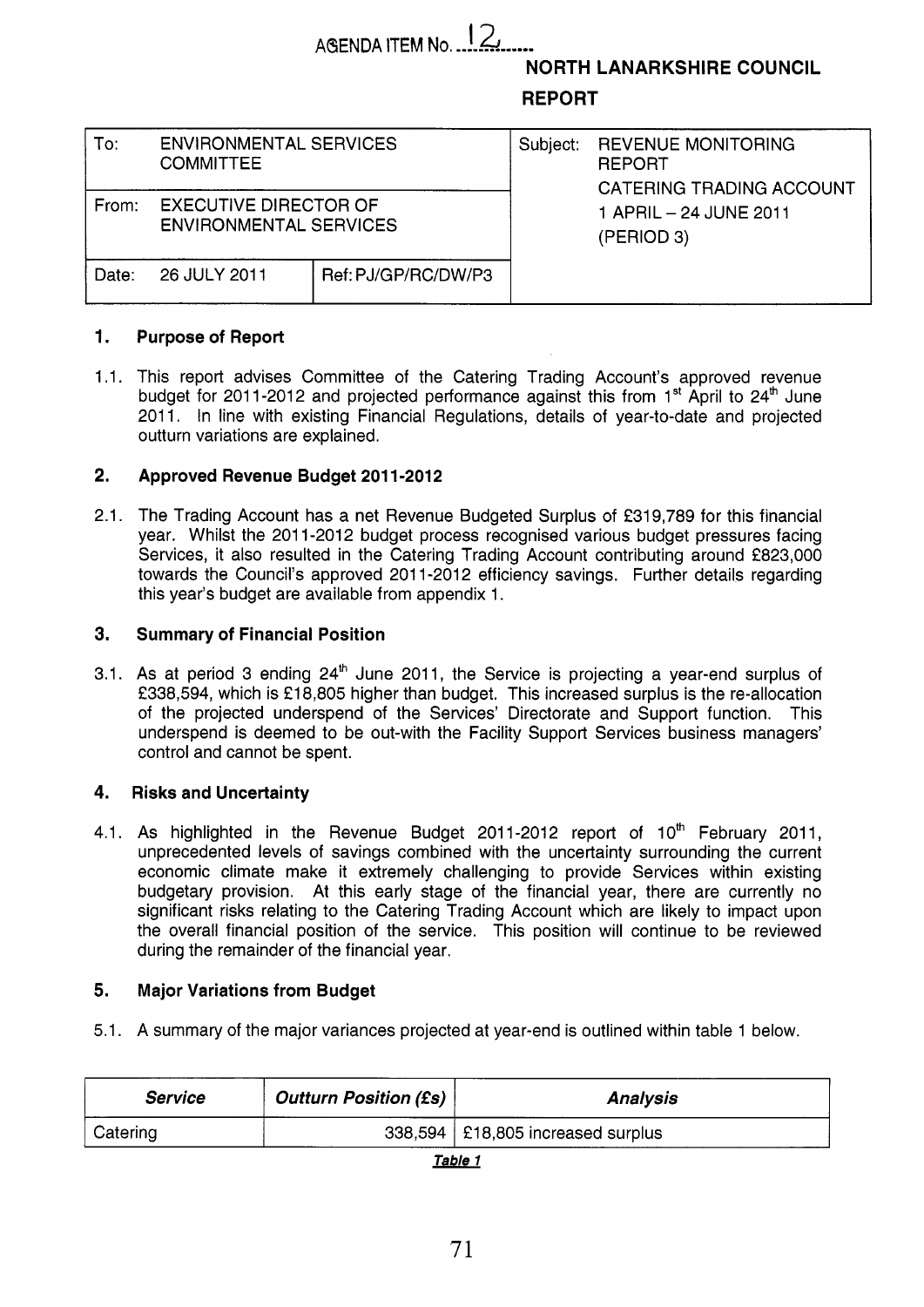- 5.2. The key points to note regarding the projected outturn position include:
	- 5.2.1. Paid school meal uptake during periods 1 to 3 has shown a reduction in primary and secondary schools in comparison to the same period in 2010/11, although there is evidence of recovery in period 3 in secondary schools after a very disruptive pattern of holidays. With the introduction of a lop per meal price increase in April 2011, the meal equivalent price is now 6% higher and, all things being equal, cash receipts now equate to fewer meal numbers. Secondary paid meal numbers have declined by 0.9% more than would have been expected by the meal equivalent price change alone. There are three potential factors to consider:
		- The price increase having a negative impact on paid meal uptake;
		- An extremely disruptive pattern of holidays causing trade drop-offs; and
		- The impact of the exam programme on pupil numbers.

As this is still an early stage in the financial year, and a period when meal uptake tends to be lower than normal, it is difficult to predict the impact of each of these factors on trade to date and how the price increase will affect meal numbers when schools return in August. Based on the uptake for periods 1 to 3 alone, the net effect of the cash income reduction would be a €241,000 net shortfall against the full year budget. However, the service anticipates that meal numbers will show a recovery after schools return in August, and are currently projecting a net shortfall of €122,000 against the budget for school meals income. The service will continue to monitor income levels and will review labour costs to bring the overall spend in line with budget.

- 5.2.2. Food prices continue to rise, with the latest available national statistics showing an annual rise of 6.9% on food groups as at June 2011. As an example of how this impacts on the service, recently concluded contract negotiations between Scotland Excel and Brake Brothers Limited on frozen food items returned price increases that represent a potential annual increase of €46,000 based on current purchasing levels. This follows a previous negotiation by Scotland Excel in February 2011 on the same contract which had already added a potential £64,500 annual increase on prices. The service will continue to monitor price rises to determine the impact on service delivery. However, expenditure on food ingredients is currently projected to be lower than budget by €352,000 as a result of reduced activity within Social Work catering, civic and leisure catering, and school meal numbers being lower in the first quarter of the 201 1/12 financial year.
- 5.2.3. Civic and leisure catering is showing a significant overspend due to reduced income. Overall, a net overspend of €195,000 is projected as a result of the reopening of Motherwell Theatre not now scheduled till later in 2011, reduced cash income in staff restaurants following price increases, and function income being lower following restrictions on internal hospitality. In addition to this, the month of May had several periods of prolonged rain which had an adverse effect on country park income in comparison to the same period for 2010/11. The service has scheduled a review of performance based on the data available up to period 3 to determine the required action to address the overspend.
- 5.2.4. The Catering trading account incorporates a staff turnover requirement of €275,808, equivalent to 14.24 FTE. As at period 3, there are currently 18.62 FTE vacancies within the service, which can be considered management action, as stricter controls have been put on vacancies across the service. The potential gross saving associated with these vacancies for the year is €297,050 resulting in a surplus of €21,242. However, taking into account additional employee cost savings in line with a reduction in projected income, there is a current forecast underspend in employee costs of f329,453. It is anticipated that the service may be able to achieve an increased underspend against employee costs as the year progresses through the phased implementation of savings measures required to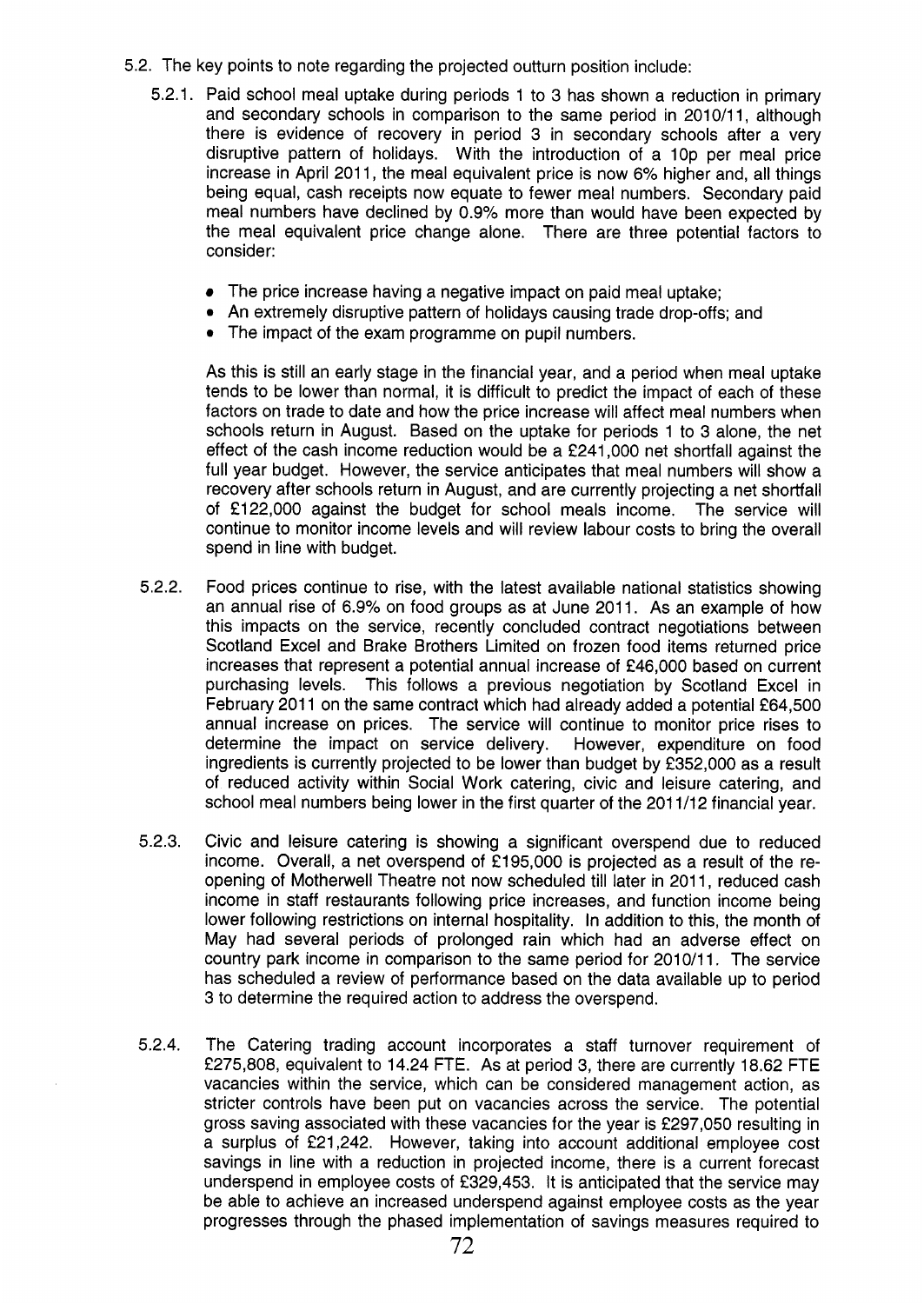deliver upon 2012/13 budgeted targets. The service will continue to monitor projected employee expenditure to identify savings as they arise.

#### **6. Management Actions**

- 6.1. Management are continuing to monitor vacancy levels and assess the necessity for new appointments. Sickness absence levels are also being monitored in accordance with the Council's policy.
- 6.2. Management action is also being taken to ensure spend remains within budget, through maximising income and minimising non essential expenditure.

#### *7.*  **Financial Concurrence**

7.1. Prepared in accordance with the Scheme of Financial Delegation, the financial information contained within this report has been agreed with the Head of Financial Services.

#### **8. Recommendations**

8.1. Members are asked to note the Service's approved 2011-2012 budget and projected performance against this as at  $24<sup>th</sup>$  June  $2011$ .

Paul Jutes

### **PAUL JUKES EXECUTIVE DIRECTOR OF ENVIRONMENTAL SERVICE**

Local Government Access to Information Act: for further information about this report, please contact Robert Colquhoun, Business Service Manager, Finance & Technology Solutions 01236 632444.